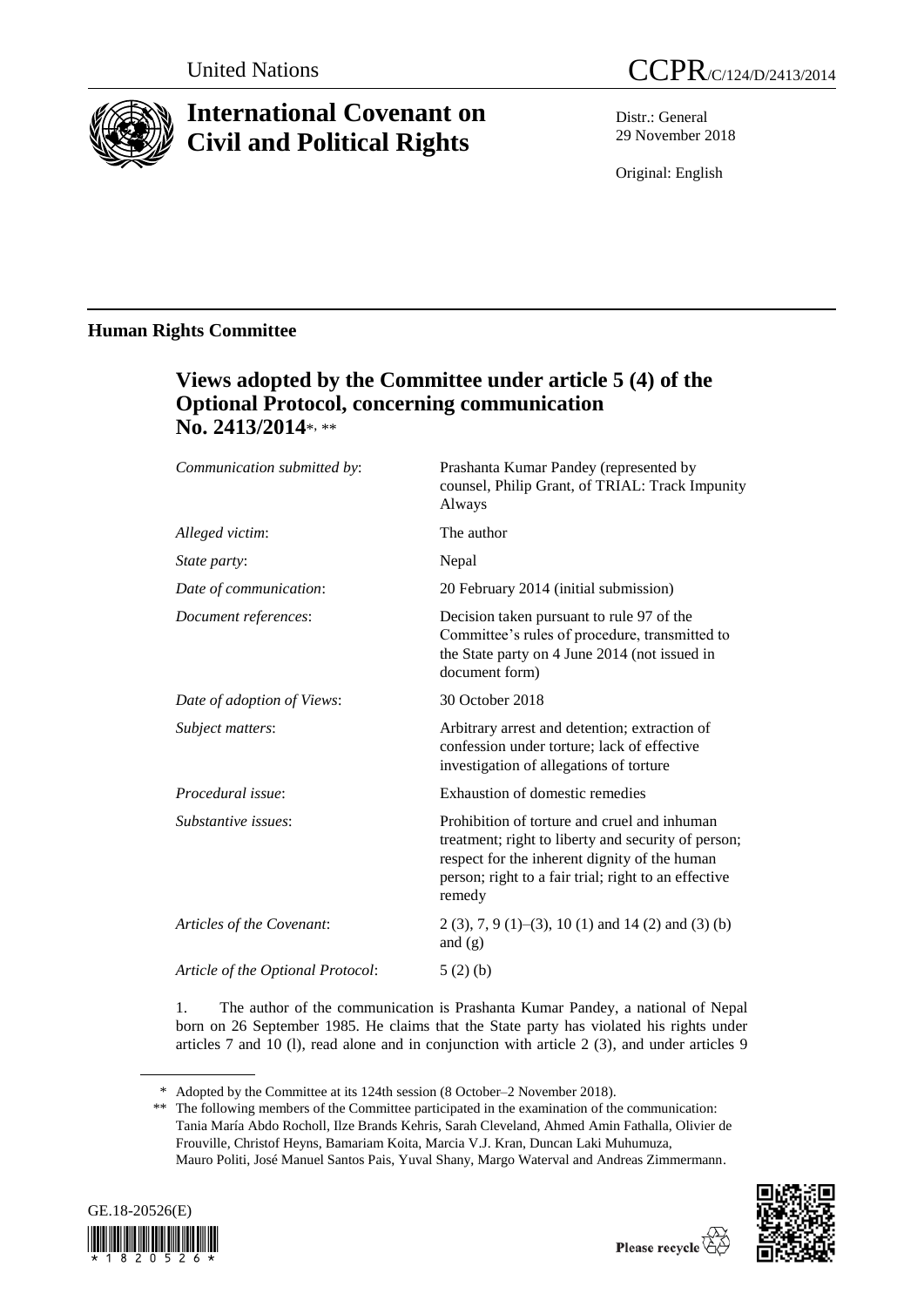$(1)$ – $(3)$  and  $14$   $(2)$  and  $(3)$   $(b)$  and  $(g)$  of the Covenant. The Covenant and its Optional Protocol entered into force for Nepal on 14 August 1991. The author is represented by counsel.

# **The facts as submitted by the author**

2.1 The author used to work as a medical assistant and ran a medical shop in Jhulinipur, Rupandehi District, Nepal. On 7 April 2011, while crossing the Indian-Nepalese border, he was arrested by three police officers from the Rupandehi District Police Office. The police officers were dressed in plain clothes. They surrounded the author and asked him to follow them. When the author refused, one of the officers placed a gun to his head and tied his hands behind his back. No warrant was presented to the author, and he was not informed of the reasons for his arrest or of his rights. The author was taken to the Barmeli Tole police post, where he was held for two hours. The guards slapped him three times during this period.

2.2 From Barmeli Tole, the author was taken to the office of the Senior Superintendent of Police Prakash Aryal, where he was interrogated. He was asked about his involvement in the planning and execution of the bombing of a van, which had taken place on 27 March 2011, claiming the lives of two persons and injuring dozens of others. The author answered that he did not know anything about the bombing. At that point, policemen started severely beating him, which included slapping, punching and kicking. They also put a hard betel nut on the palm of his hand and placed the leg of a table on to the nut. Then, three or four policemen climbed on top of the table, pressing the leg of the table on to the author's palm. This treatment was extremely painful and traumatic for the author. The police subjected him to this treatment for over an hour. Pressure would be applied to his hand for about five to seven minutes and then be stopped while questions were asked of him, only for this to resume a few minutes later. During the interrogation the police tried to obtain a confession of his involvement in the bombing, as well as an indication of the complicity of three other persons. The author refused to provide any such confirmation.

2.3 Having not heard from the author, his mother attempted to contact him unsuccessfully on his mobile phone and by making inquiries with family members and friends. On 8 April 2011, she filed a missing person's report with the Rupandehi District Police Office. When she filed the report, the police denied that her son was being kept in custody. On the same day, the author's mother also submitted a complaint to the local office of the National Human Rights Commission in Butwal, requesting the commission's intervention in establishing the whereabouts of her son and in securing his release. The Commission did not take any formal steps to establish the whereabouts of her son. It was not until February 2014, after having been requested by the author to provide information on the action taken following the complaint, that the Commission provided a written response to the author.

2.4 On 8 April 2011, the author was again taken to the office of the Senior Superintendent of Police Prakash Aryal, where he was interrogated and beaten with batons in order to extract a confession. The interrogation lasted for hours and he was repeatedly questioned about his alleged involvement in the bomb attack of 27 March 2011. At one stage, the author was blindfolded and his mouth and ears were tightly bound with bandages. He was taken to a guard room, where he was forced to stand continuously for more than 50 hours, until 11 April 2011. Whenever he tried to sit, he was beaten. He was not allowed any food or drink.

2.5 On 11 April 2011, the author was taken back to the office of the Senior Superintendent. The bandages were removed from his mouth and ears, but he was left blindfolded. He was interrogated again and subjected to further beatings, including being hit on the head with a baton. One of the policemen stepped on his toe and plucked out his toenail. When the author requested to go to the toilet he was forced by the policemen to urinate on an electric heater. The electric shock he received caused him to faint and caused bleeding from his genitals. When he recovered consciousness the blindfolds had been removed. He did not receive any medical assistance or treatment. He was asked once more to confess to his involvement in the bomb attack and was threatened with death if he refused to do so. Exhausted, scared and in pain, he confessed his involvement in the attack,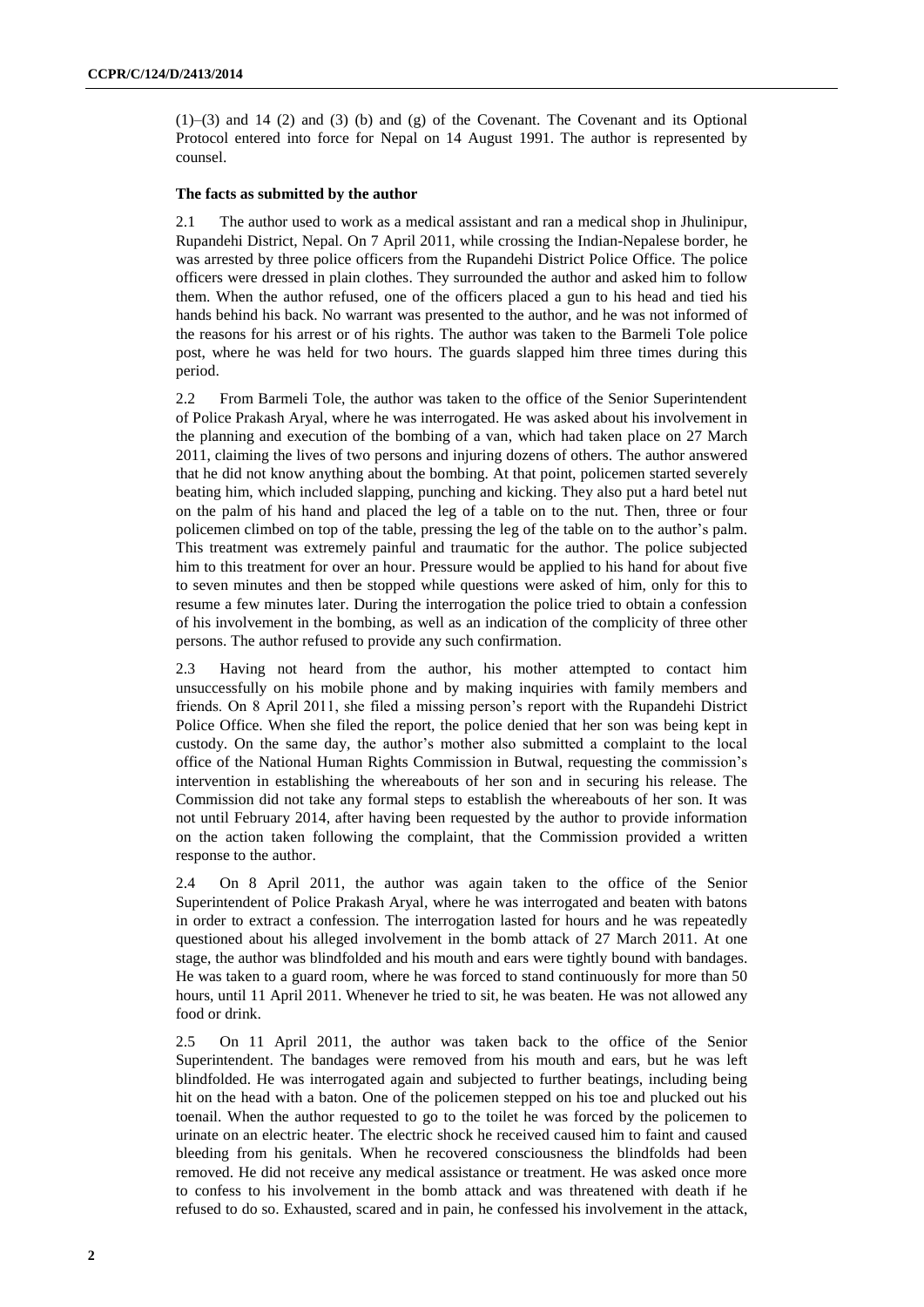as well as the involvement of the three persons mentioned by the police. The next day he was taken to hospital for a medical test, but did not receive any treatment. Later on, he was forced to sign a confession that had been drafted by the police but that he could not read. He was also forced to record a video statement. He was held incommunicado from 7 to 13 April 2011. Over this period he did not have access to a lawyer and could not communicate with his family. He did not receive any food for three days and was given nothing to drink for two days.

2.6 On 13 April 2011, the author was remanded in custody by the Rupandehi District Court and was transferred to the area police office in Butwal. He was shown in public in the presence of journalists and his whereabouts were disclosed. Newspaper articles were published presenting him as one of the main perpetrators of the bomb attack, although none of the allegations had been corroborated by means of thorough investigations or established in a final judgment. He was kept in Butwal for 28 days. During this time he was occasionally beaten and insulted by policemen. He was kept in a severely overcrowded cell with 50 other detainees, even though the cell could accommodate only 10 persons. At night they had to take turns sleeping on wooden planks, and they only had a few dirty blankets. There was no ventilation in the cell, and hygienic conditions were very poor. The cell was infested with mosquitoes and bugs.

2.7 On 8 May 2011, the author was brought before a judge at the Rupandehi District Court. The author expressly declared that his confession had been extracted under torture and that he had no involvement in the bomb attack of 27 March 2011. <sup>1</sup> On 11 May 2011, the District Court ordered that the author be kept in pretrial detention. The author was subsequently held in pretrial detention at the District Prison at Kalipapath-12 in Bhairahawa for a year until his trial started.

2.8 On 13 June 2012, the Rupandehi District Court found the author guilty of preparing the bomb attack and sentenced him to one year of imprisonment. The Court did not find any evidence of the author's involvement in the actual placement of the bomb. The confession extracted from the author under torture was admitted as valid evidence during the proceedings and no investigation into his claim of having been subjected to torture was initiated by the authorities. However, given that the author had already spent more than a year in detention, he was immediately released upon pronouncement of the verdict. Upon his release, the author was hospitalized due to his poor state of health. The torture he had been subjected to had caused him significant mental and permanent physical harm. He was rendered sexually impotent and sterile due to the electric shock received when he was forced to urinate on the electric heater. He sometimes suffers from loss of consciousness due to the torture inflicted on him. He has difficulty sleeping, suffers from panic attacks and depression and lives in a constant state of fear. <sup>2</sup> His health conditions will require prolonged medical treatment.

2.9 On 16 October 2012, the Terai Human Rights Defenders Alliance, a nongovernmental organization, submitted an urgent appeal on the author's behalf to the United Nations Special Rapporteur on torture and other cruel, inhuman or degrading treatment or punishment. On 12 December 2012, the author's mother filed a complaint<sup>3</sup> on his behalf before the Rupandehi District Court, stating that police officers had tortured the author. On the same date, the registrar of the Court refused to register the complaint, as it did not comply with the 35-day statutory limit established under the Compensation relating to Torture Act, 1996. The author notes that it would have been materially impossible for him to file a complaint within 35 days of the date of the infliction of torture, as he was being held in detention and was not allowed to file any complaint or obtain a medical certificate (another condition required under domestic law). He further notes that he did not file his

<sup>&</sup>lt;sup>1</sup> The author refers to an unofficial translation of the Rupandehi District Court hearing on 8 May 2011, according to which he claimed during this court proceeding to have been subjected to torture.

<sup>&</sup>lt;sup>2</sup> The author attaches a medical certificate from the Universal College of Medical Sciences, in which his state of anxiousness and his post-traumatic symptoms as described relate to the torture he was subjected to while he was in detention.

<sup>&</sup>lt;sup>3</sup> Under the Compensation relating to Torture Act, 1996.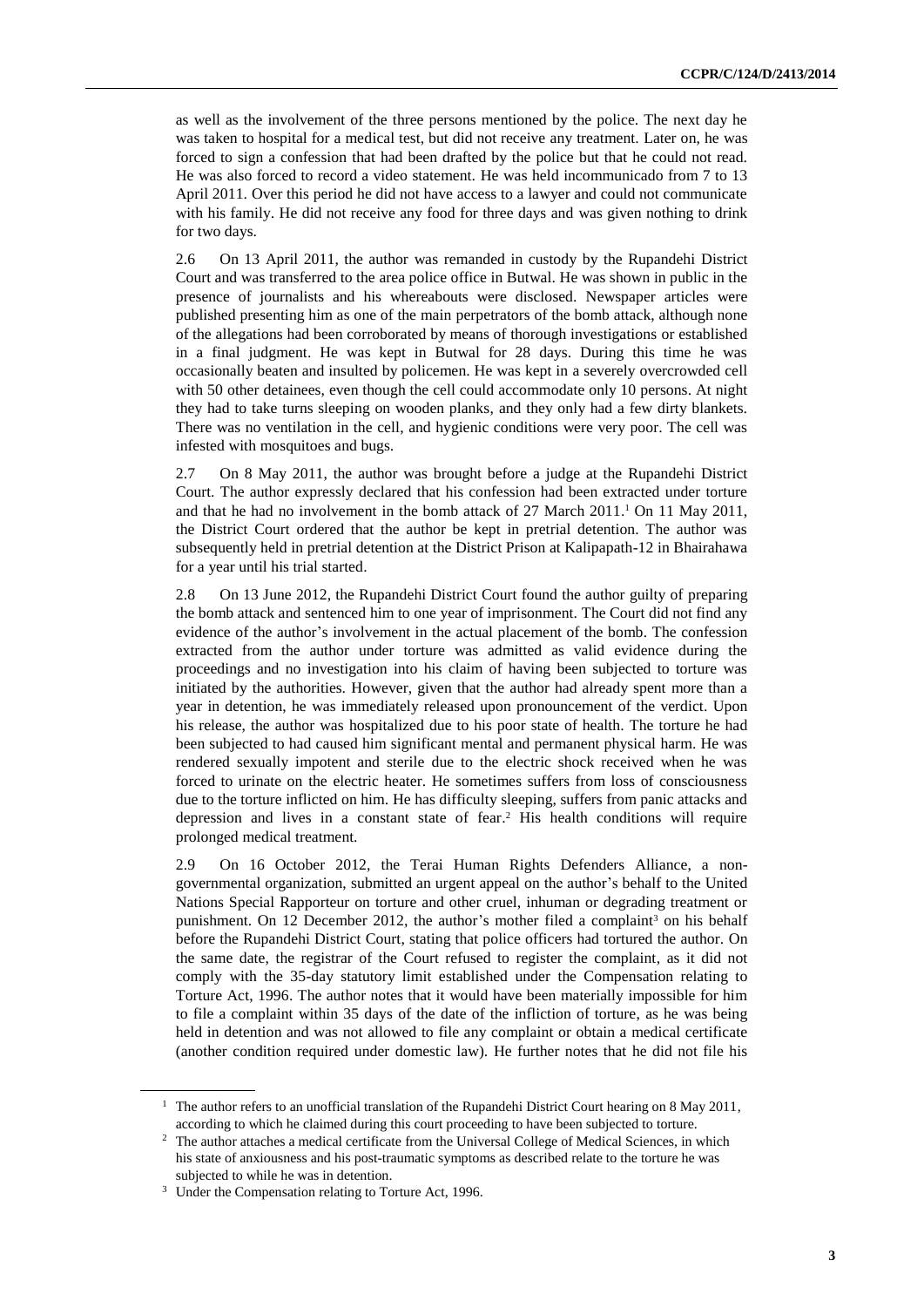complaint immediately after his release, as he was hospitalized and traumatized. It took him months to leave the hospital and to overcome the fear of filing a complaint. He additionally argues that the 35-day statutory limit for bringing claims of torture, counting from the date of the torture or the date of release, is inconsistent with the gravity of the offence. 4

2.10 On 24 January 2013, the author lodged a complaint with the Supreme Court of Nepal seeking compensation for the harm endured and requesting an exemption from the application of the 35-day limit in the particular circumstances of his case. At the time of submission of the present communication (20 February 2014), the Supreme Court of Nepal had not yet ruled on his complaint. However, the author submits that he has exhausted all available and effective domestic remedies, noting that his complaint before the Supreme Court has no prospect of success, given that the Court has never allowed an exemption from the 35-day limit in its case law, nor declared it inapplicable. He further argues that, on 8 May 2011, the first occasion when he was brought before a judge, he reported that he had been subjected to torture and that his confession had been extracted under torture. Despite this, no investigation was undertaken by the authorities at the time of the author's submission of the communication to the Committee, and no investigation has taken place in the four years since the allegation was brought to the attention of the authorities. The author submits that this amounts to an undue delay of proceedings. He further notes that, on 13 February 2014, he submitted a formal request to the National Human Rights Commission for the investigation of and reparation for acts of torture. However, he submits that a complaint to the Commission is not a judicial remedy within the meaning of article 5 (2) (b) of the Optional Protocol as the Commission can only issue recommendations and does not have any power to have those recommendations enforced.<sup>5</sup>

2.11 The author further submits that the urgent appeal he submitted to the Special Rapporteur on torture on 16 October 2012 does not constitute a procedure of international investigation or settlement within the meaning of article 5 (2) (a) of the Optional Protocol, in accordance with the well-established jurisprudence of the Committee.<sup>6</sup>

# **The complaint**

3.1 The author claims that the State party has violated his rights under articles 7 and 10 (1), read alone and in conjunction with article 2 (3), and under articles 9 (1)–(3) and 14 (2) and (3) (b) and (g) of the Covenant.

3.2 The author submits that the State party has violated his rights under articles 7 and 10 (1), read alone and in conjunction with article 2 (3) of the Covenant, because of the torture, ill-treatment and inhumane conditions of detention he was subjected to and the subsequent failure by State party authorities to carry out an ex officio, prompt, effective, independent, impartial and thorough investigation into the allegations and to hold those responsible to account. He claims that he was arbitrarily deprived of his liberty and subjected to unacknowledged and *incommunicado* detention between 7 and 13 April 2011. In this connection, the author notes that the Committee against Torture has previously found that the use of torture in Nepal is widespread, particularly during interrogations and in situations of incommunicado detention.<sup>7</sup> He claims that he was subjected to torture and physical illtreatment by State officials while in detention and was forced to confess his participation in a terrorist attack by means of torture, in violation of his rights under article 7 of the Covenant. He further claims that he was kept blindfolded for a prolonged period of time, was forced to stand continuously for more than 50 hours, was not given any food for three days and did not have access to drinking water for two days. He was denied medical treatment and assistance, although he had been severely harmed by the treatment inflicted by State agents. The cells in which he was held were filthy, overcrowded and in deplorable

<sup>4</sup> The author refers to *Maharjan v. Nepal* (CCPR/C/105/D/1863/2009), para 7.6, and *Giri v. Nepal* (CCPR/C/101/D/1761/2008 and Corr.1), para. 6.3.

<sup>5</sup> The author refers to *Giri v. Nepal*, para 6.3.

<sup>6</sup> The author refers to *Aboufaied v. Libya* (CCPR/C/104/D/1782/2008), para. 6.2.

<sup>&</sup>lt;sup>7</sup> "Report on Nepal adopted by the Committee against Torture under article 20 of the Convention and comments and observations by the State party" (A/67/44, Annex XIII).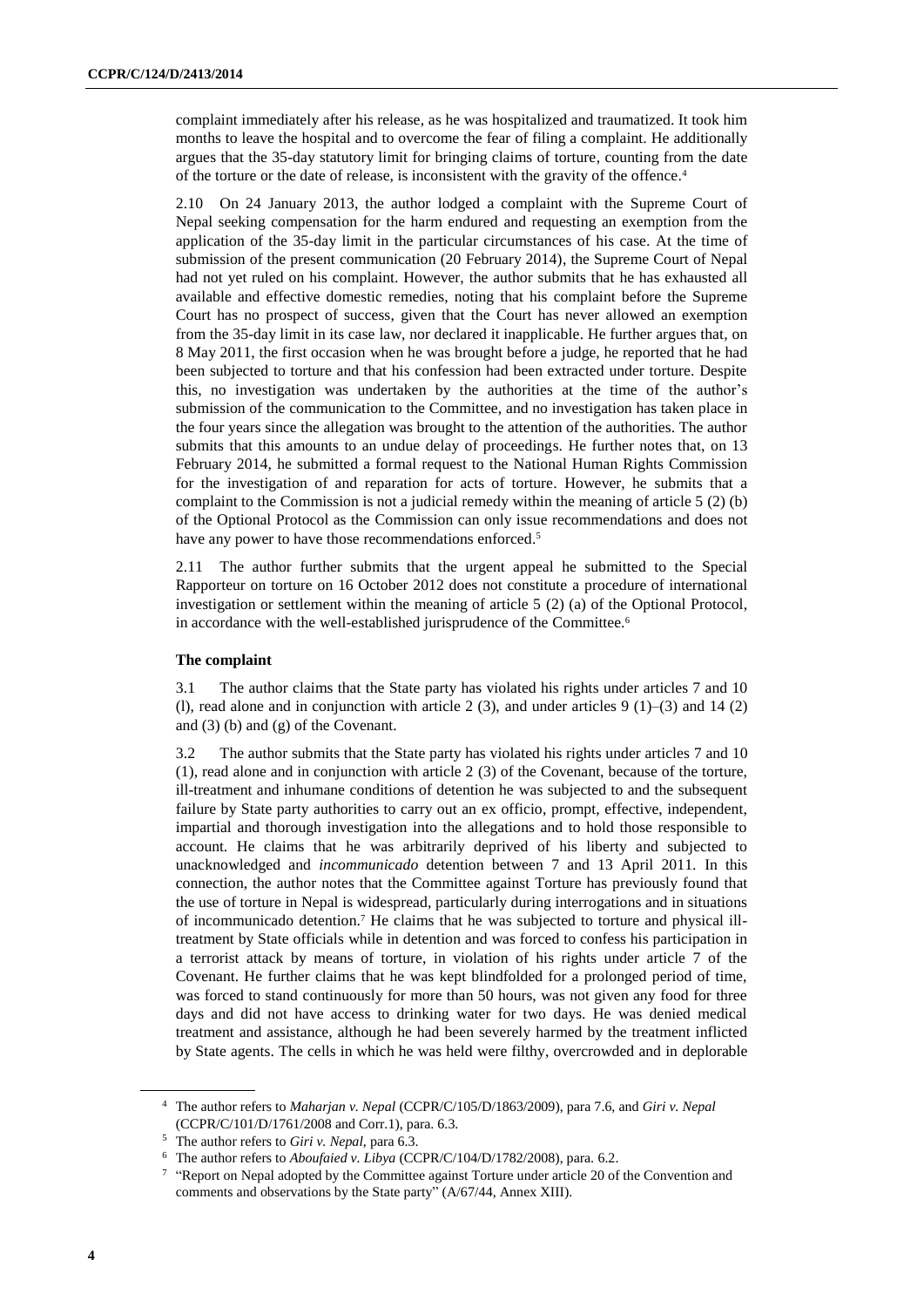hygienic conditions. The author submits that the treatment he was subjected to and the conditions in which he was held amount to a violation of his rights under article 10 (1) of the Covenant. The author further submits that State party authorities' failure to conduct a thorough, independent, impartial and prompt investigation into his allegations of torture amount to a violation of his rights under articles 7 and 10 (1), read in conjunction with article 2 (3) of the Covenant.

3.3 The author claims that his rights under article 9  $(1)$ –(3) of the Covenant were violated as he was subjected to arbitrary arrest and detention, was not informed at the time of his arrest of the reasons for his arrest and was not promptly informed of the charges against him. He was violently arrested without a warrant and was not informed about the reasons for his arrest. He was held incommunicado from 7 to 13 April 2011, during which time his mother could not obtain any information on his fate and whereabouts. When she approached the authorities to obtain information, they denied that the author had been detained. The author was held without any contact with the outside world and had no access to a lawyer during the initial phases of his deprivation of liberty, nor did he have access to medical assistance. In this respect, the author refers to the Committee's general comment No. 35 (2014) on liberty and security of person, in which the Committee indicates that the deprivation of liberty of an individual without access to counsel is arbitrary. Moreover, the author claims that he was not brought promptly before a judge to challenge the legality of his detention or the charges brought against him.

3.4 The author claims a violation of his rights under article 14 (2) and (3) (b) and (g) of the Covenant. He notes that, after he signed his forced confession, the media published articles relating to his arrest and openly referred to him as a member of an illegal armed group, in violation of his right to be presumed innocent under article 14 (2). He additionally claims that the fact that he was held in incommunicado detention and was deprived of his right to challenge the lawfulness of his detention hampered the presumption of innocence. He further claims that, during the first five days of his detention, he was subjected to repeated interrogation without any legal assistance. Moreover, although he claimed that evidence against him had been obtained through torture, his forced confession was retained as valid evidence by the Court, without considering the circumstances in which such evidence was obtained.

3.5 Accordingly, the author requests the Committee to find a violation of the aforementioned articles and requests the State party to provide him with comprehensive reparation, rehabilitation and satisfaction for the material and moral damages suffered. In particular, he requests a restoration of his dignity, which could be achieved by a public declaration of official apology from the State party and medical and psychological care, free of charge, in order to treat his mental suffering. As for guarantees of non-repetition, the author requests the adoption of an autonomous definition of the crime of torture under Nepalese law, the suppression of the unduly restrictive 35-day statutory limit for submitting complaints related to ill-treatment and the establishment of educational programmes on international human rights law for all members of the Nepalese security forces and the judiciary.

#### **State party's observations on admissibility and the merits**

4.1 In a note verbale dated 6 February 2015, the State party submitted its observations on admissibility and the merits of the communication. The State party claims that domestic remedies have not been exhausted. It indicates that, under domestic law, <sup>8</sup> any suspect may request a medical check-up before the trial court examining permission for remand, and it stems from the communication that the author did not do so. This was an available remedy for the author that has not been exhausted. In addition to this, the State party submits that it is not clear from the information provided by the author whether or not he filed a petition for writ of habeas corpus*,* as provided for under article 107 (2) of the Interim Constitution of Nepal, 2063 (2007), which can be lodged with a district court, an appellate court or the Supreme Court under its extraordinary jurisdiction. The State party further submits that the

<sup>8</sup> State Cases Act, 1992.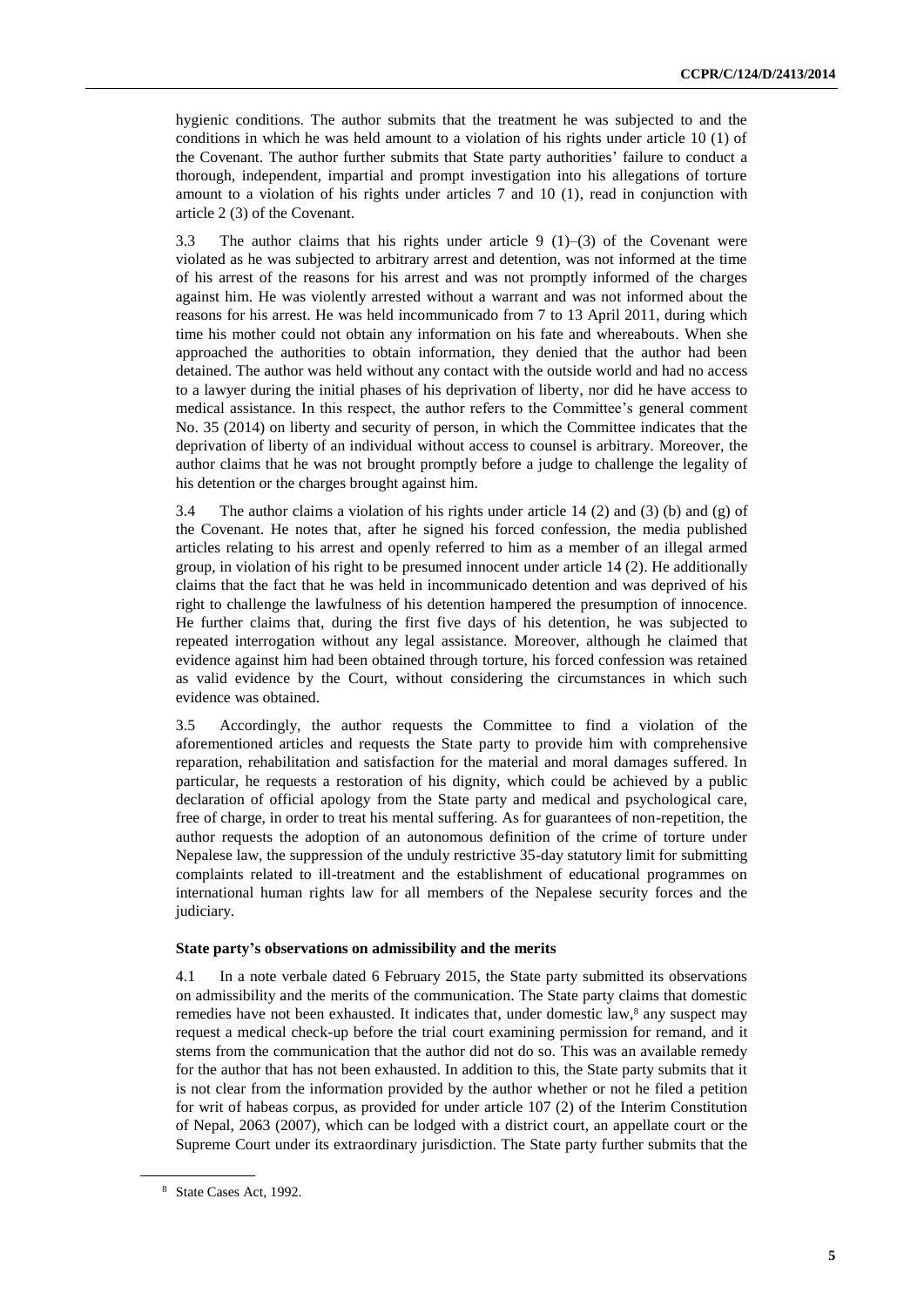author could have filed a claim for compensation before the District Court of Rupandehi within 35 days of his release if he felt that he had been ill-treated or tortured during his detention. Regarding the petition the author lodged with the Supreme Court on 24 January 2013, the State party submits that, since the court has not yet decided the case, it is unable to comment on it at this stage.

4.2 On the merits, the State party is mainly challenging the credibility of the author's statements. In that connection, the State party claims that the author's allegations are not based on facts and reality. It indicates that the author has been convicted for his involvement in the Butwal explosion of 27 March 2011, and submits that he has served a regular sentence for the crime he committed. The State party further affirms that the author, while in detention, was not tortured in any manner, in full compliance with article 7 of the Covenant. It argues that the pain or suffering emanating from the lawful sanctions or measures taken in the course of criminal justice should not be considered as torture.

4.3 The State party submits that the Interim Constitution of Nepal guarantees fundamental freedoms and is explicitly committed to respecting the spirit of international human rights instruments. In that connection, the State party refers to several dispositions of the Interim Constitution of Nepal<sup>9</sup> to deny the allegations of the author and recalls that its Constitution provides for the prevention of extrajudicial detention or trial, the use of torture to obtain evidence or the conviction of individuals without legal representation, with sufficient guarantees.

4.4 The State party affirms that evidence obtained illegally, for example by inflicting torture, is not admissible evidence before the State party's courts of law.<sup>10</sup> In this context, the author's allegation that the confession was obtained under torture is groundless and emotionalized, given that the confession was recorded in front of the prosecutor, being impartial and independent from the police. The State party claims that the author did not raise his allegations of torture during the court proceedings. It notes that, according to the State Cases Act, 1992, police personnel, when conducting investigations into crimes, may arrest suspects where there are reasonable grounds to believe that they were involved in a crime. The author was arrested under section 14 of this act.

4.5 The State party notes that the author was able to appeal the verdict of the District Court of Rupandehi of 13 June 2012 to the Appellate Court of Butwal. However, the appeal was rejected, and the Appellate Court confirmed the judgment of the District Court. The State party argues that due process has been respected during the domestic proceedings by an independent and impartial judiciary.

4.6 The State party further claims that the accusation that torture is common and widespread in the Terai region is a biased view, which is not grounded in reality. In this respect, it notes that a bill to fully criminalize torture and compensate victims is under consideration at the Federal Parliament in order to improve compliance with the State party's international obligations.

# **Author's comments on the State party's observations on admissibility and the merits**

5.1 On 31 March 2015, the author submitted his comments on the State party's observations dated 6 February 2015.

5.2 In response to the State party's argument on the credibility of his statements, the author argues that the State party has not provided any evidence to demonstrate that his allegations are not accurate. He notes that his allegation of torture relates to events that occurred while he was being held in custody by the authorities of the State party. The author therefore submits that, according to the Committee's jurisprudence, $\frac{1}{1}$  it is for the State party to produce evidence refuting torture allegations.

<sup>9</sup> Interim Constitution of Nepal, 2063 (2007), arts. 12 (1), 13(2), 24 and 100.

<sup>&</sup>lt;sup>10</sup> Under section 9 (2) (a) (ii) of the Evidence Act, 1974.

<sup>11</sup> The author refers to *Giri v. Nepal*, para. 7.4.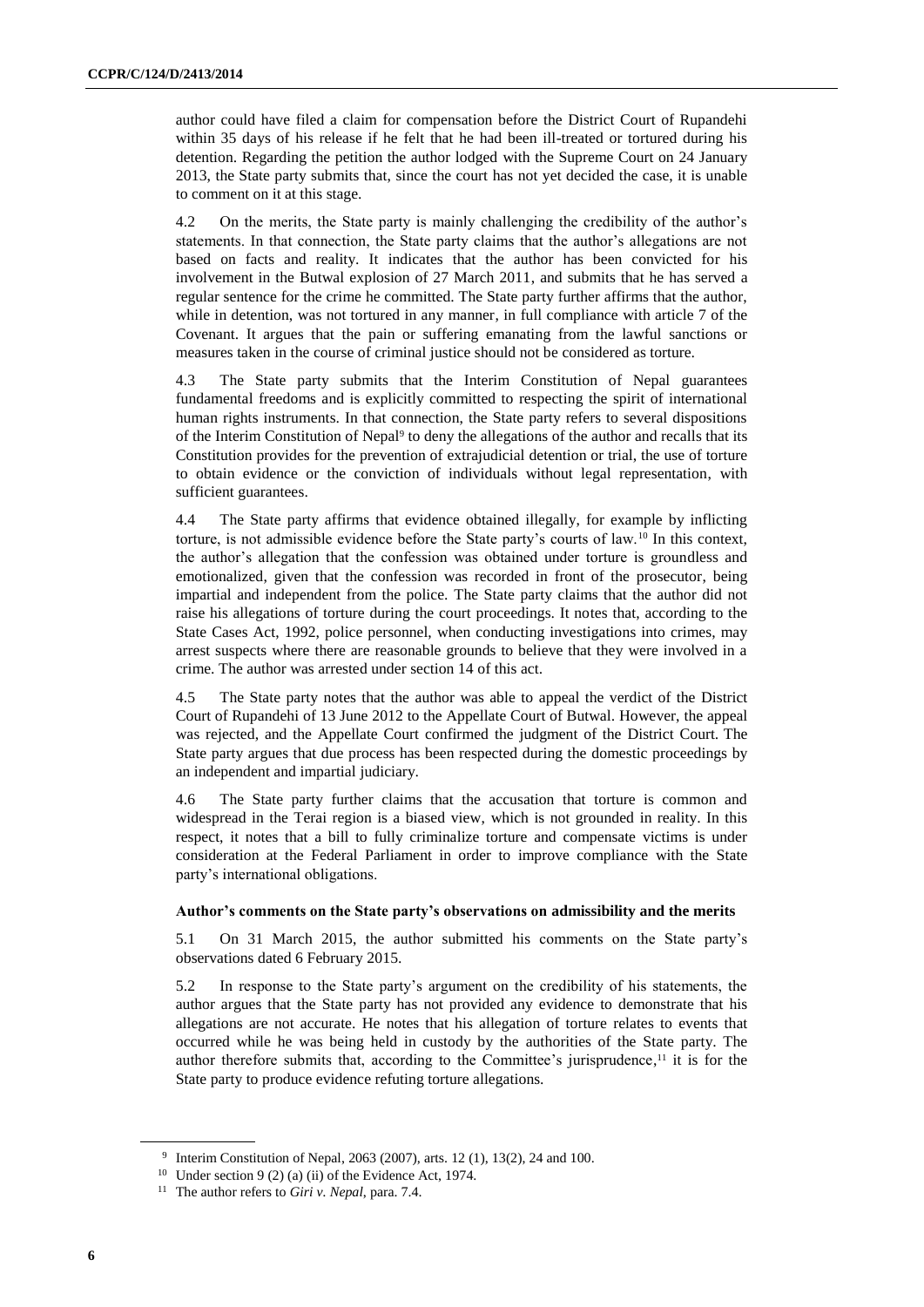5.3 The author reiterates his claim under articles  $9(1)$ –(3), 10 (1) and 14 (2) and (3) (b) and (g) of the Covenant. He argues that his claims under these articles have not been rebutted by the State party in its observations and that the State party has not provided any meaningful element to detract from his claims.

5.4 The author further refers to the State party's statement denying that he was subjected to torture while held in detention. He notes that the State party bears the burden of producing evidence refuting the torture allegations and providing a plausible explanation as to how his injuries occurred, and submits that it has failed to do so. In addition, the author submits that the State party has failed to demonstrate that its authorities addressed the torture allegations brought by him expeditiously and adequately.<sup>12</sup> He further refers to the State party's contention that he did not mention the issue of torture in the court proceedings and recalls that he claimed to have been subjected to torture on the first occasion when he was brought before a judge (on 8 May 2011 before the Rupandehi District Court).<sup>13</sup> He explains that, at that time, he was not represented by a lawyer and did not know that he could formally request the Court to arrange for a medical examination, but he notes that he reported torture allegations and that the judge should have ordered the examination ex officio*.* Accordingly, the author alleges that the authorities of the State party failed to order a medical examination and conduct a thorough investigation into his allegations of torture.

5.5 The author indicates that, following the transmittal of the State party's observations, his precarious state of health worsened further because the denial of his suffering frustrated his hope of attaining justice. Therefore, he reiterates the request presented in his initial communication to immediately receive medical and psychological care, free of charge, provided by the State party.

5.6 The author notes that, in its observations, the State party submitted that he should have filed a complaint before the Rupandehi District Court under the Compensation relating to Torture Act in order to exhaust domestic remedies. The author recalls that his mother did so on 12 December 2012. However, this complaint was not registered, as the 35-day period had expired. The author reiterates that he could not file a complaint before the expiration of the deadline, given that he was hospitalized and traumatized. In addition to this, the author refers to the Committee's jurisprudence<sup>14</sup> considering that the strict limitation period provided in the Act is in itself flagrantly inconsistent with the gravity of the crime and that it cannot be considered as an effective remedy pursuant to article 5 (2) (b) of the Optional Protocol.

5.7 Furthermore, the author notes that his claim that torture is widespread and systematic in the Terai is not based on his own speculation but rather on the findings of international human rights mechanisms<sup>15</sup> and on the reports of non-governmental organizations.<sup>16</sup> Most notably, in its 2014 concluding observations on Nepal, <sup>17</sup> the Human Rights Committee expressed its concerns at reports of unlawful killings in the Terai region, deaths in custody, and the official confirmation of the widespread use of torture and illtreatment in places of police custody (CCPR/C/NPL/CO/2, para. 10).

# **State party's additional observations**

6.1 On 4 September 2015, the State party submitted additional observations on admissibility and merits of the communication. The State party reiterates its argument about

<sup>12</sup> The author refers to *Giri v. Nepal*, paras. 7.2 and 7.6, as well as to *Khoroshenko v. Russian Federation* (CCPR/C/101/D/1304/2004), paras. 9.4 and 9.5.

<sup>&</sup>lt;sup>13</sup> In his initial communication, the author attached as an annex an unofficial translation of the transcript of the Rupandehi District Court hearing on 8 May 2011, according to which he claimed that he had been tortured and forced to sign a confession.

<sup>14</sup> *Maharajan v. Nepal*, para. 7.6.

<sup>&</sup>lt;sup>15</sup> "Report on Nepal adopted by the Committee against Torture under article 20 of the Convention and comments and observations by the State party" (A/67/44, Annex XIII).

<sup>16</sup> Terai Human Rights Defenders Alliance, *Arbitrary Detention and Torture in the Terai* (2013) can be found online at [http://www.thrda.org/issues/.](http://www.thrda.org/issues/) 

<sup>&</sup>lt;sup>17</sup> Concluding observations on the second periodic report of Nepal (CCPR/C/NPL/CO/2), para. 10.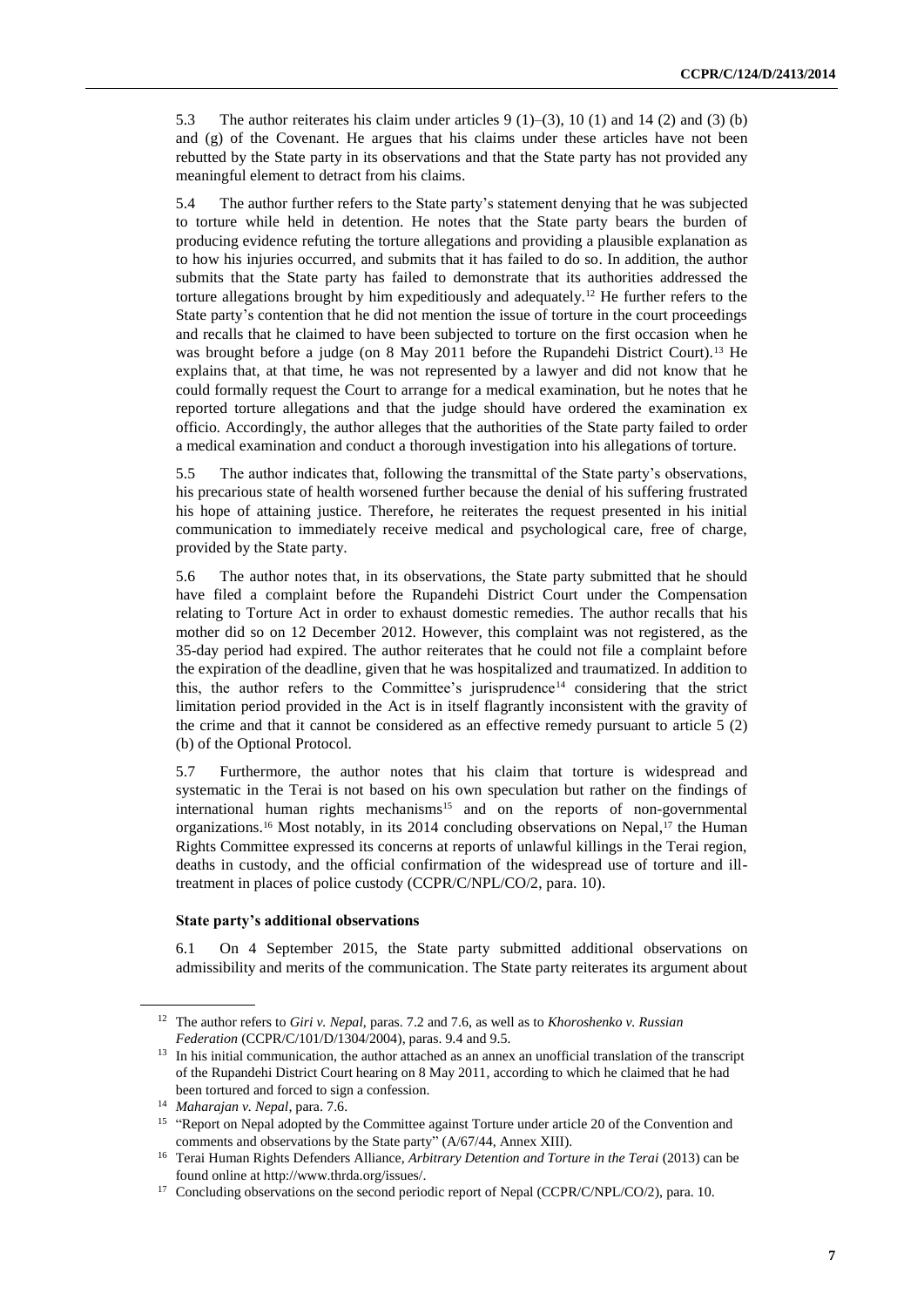the non-exhaustion of domestic remedies and additionally notes that the author failed to exhaust domestic remedies by appealing the verdict of the Rupandehi District Court of 13 June 2012.

6.2 The State party notes that, in cases of torture allegations, the Court is mandated to order a medical examination, and it argues that it cannot be assumed that the independent District Court did not follow the due process guaranteed by national law. It further explains that the refusal of the District Court registrar to register the author's complaint was based on the expiration of the 35-day limit under domestic law. For these reasons, the State party considers that the author's contention about arbitrary arrest and subsequent torture is not supported by facts and evidence. In addition, the author's writ of mandamus filed before the Supreme Court of Nepal is still pending.

6.3 The State party reiterates that it provides its citizens with a fair and independent investigation and prosecution mechanism. Therefore, it denies that the arrest of the author was arbitrary, given that he was arrested, investigated and prosecuted in accordance with domestic law. The State party argues that its sovereignty implies the ability to govern its own internal affairs without interference from any authority, given that no authority exists above the State.

6.4 The State party further submits that it is inaccurate to claim that the author was not informed about the reasons of his arrest, since his right to due process was guaranteed by the Interim Constitution of Nepal. In addition, it alleges that the arguments put forward to substantiate the author's allegations of torture are not based on facts. In this connection, article 100 of the Interim Constitution of Nepal guarantees the independence of justice which, in numerous examples, intervened to protect the fundamental rights of its citizens.

6.5 The State party notes that anyone who is in custody, either in detention or serving time after a final verdict, can request a medical examination. In this regard, the Attorney General ensures that each individual is treated humanely and has access to family visits, legal advice and medical examination. The State party submits that the author could have filed a complaint with the Attorney General.

6.6 The State party claims that it is common practice in Nepal that, when a person is brought before a judge, she or he is asked whether she or he was subjected to torture during the course of investigations. In the present case, it claims that the author's claim that the Rupandehi District Court was informed of his allegations of torture is untrue and fabricated.

# **Issues and proceedings before the Committee**

# *Consideration of admissibility*

7.1 Before considering any claim contained in a communication, the Human Rights Committee must, in accordance with rule 93 of its rules of procedure, decide whether the case is admissible under the Optional Protocol to the Covenant.

7.2 The Committee has ascertained, as required under article 5 (2) (a) of the Optional Protocol, that the same matter is not being examined under another procedure of international investigation or settlement.

7.3 With reference to the provisions of article 14 (2) of the Covenant, the Committee notes that the author submitted two excerpts of articles published by local newspapers on 13 and 14 April 2011, just after he signed his forced confession, openly referring to him as a member of an illegal armed group, and that he claimed to have had his right to be presumed innocent violated. On the basis of the material available to it, the Committee notes that the author did not raise this complaint at the domestic level and that, while complainants are not obliged to cite specific provisions of the Covenant which they claim have been violated, they must mention in substantive terms, in domestic courts, the grounds which they later present to the Committee.<sup>18</sup> Since the author failed to lodge his complaint relating to his rights under article 14 (2) before the domestic courts, the Committee

<sup>18</sup> *Pisconieri v. Spain* (CCPR/C/78/D/956/2000), para. 6.5.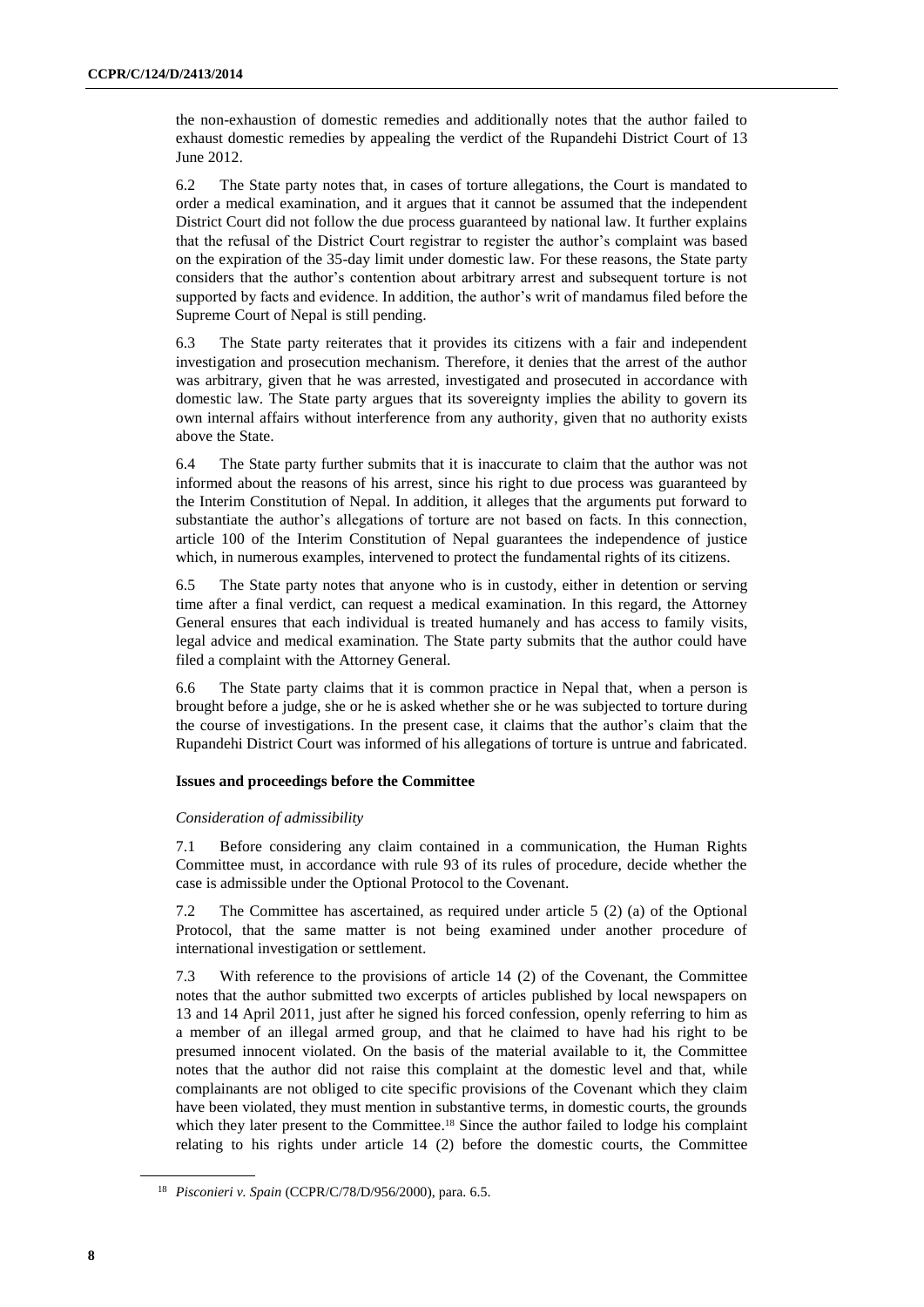concludes that this part of the communication is inadmissible under article 5 (2) (b) of the Optional Protocol.

7.4 With respect to the exhaustion of domestic remedies as concerns the rest of the author's claims, the Committee notes that the author's complaint reporting the allegations of torture, filed by his mother on his behalf with the registrar of the Rupandehi District Court on 12 December 2012, was not registered, as it allegedly did not comply with the 35 day statutory limit established under the Compensation relating to Torture Act. The Committee further notes the author's argument that filing a complaint within 35 days of the date of the infliction of torture would have been impossible for him as he was being held in detention and was not allowed to file a complaint. It further notes his submission that he could not file a complaint within the 35-day time limit after his release, as he was hospitalized for several months upon release. The Committee additionally considers that, because the 35-day statutory limit from the event of torture or the date of release for bringing claims under the Compensation relating to Torture Act is in itself flagrantly inconsistent with the gravity of the crime,<sup>19</sup> this remedy was not available to the author.<sup>20</sup>

7.5 The Committee notes the State party's argument that the communication does not fulfil the requirements of article 5 (2) (b) of the Optional Protocol, because the author did not formally request a medical examination in accordance with the State Cases Rules before the District Court examining his remand in custody. In that connection, the Committee takes note of the author's submission that, during the first hearing of the Rupandehi District Court in May 2011, he claimed that he had been ill-treated and that his confession had been obtained under torture. The Committee observes that, even though the State party challenged this part of the author's statement, this allegation is corroborated by the unofficial translation of the court hearing provided by the author, which is not refuted by any official translation produced by the State party. The Committee notes that the author explained that he was not represented by counsel at this time and that he was unaware that he could formally request the Court to arrange for a medical examination, and further notes that the author has argued that the judge should have ordered such an examination ex officio when he reported his allegations of torture.

7.6 The Committee also notes the State party's argument that the author failed to exhaust domestic remedies because no petitions for writ of habeas corpus were filed and because a petition for writ of mandamus filed by the author was still under consideration by the Supreme Court of Nepal. In this regard, the Committee observes that the State party has merely listed *in abstracto* the existence of remedies regarding the author's allegation of torture under the Interim Constitution of Nepal without relating them to the circumstances of the author's case and without showing how they might have provided effective redress in these circumstances. <sup>21</sup> In addition, the Committee notes that the State party provided contradictory information when it first submitted that the author had filed an appeal to the Appellate Court before claiming that the author did not file such an appeal. In this context, the Committee recalls that the effectiveness of a remedy depends on the nature and the particular seriousness of the alleged violation.<sup>22</sup>

7.7 The Committee further recalls that, for the purposes of article 5 (2) (b) of the Optional Protocol, domestic remedies must both be effective and available, and must not be unduly prolonged. <sup>23</sup> In the present case, the State party has provided no information indicating that an investigation into the author's allegations of torture has been undertaken by the State party since the allegations were first brought to its attention in May 2011. The Committee concludes that this constitutes an unreasonably prolonged delay. The Committee therefore concludes that it is not precluded by article 5 (2) (b) of the Optional

<sup>&</sup>lt;sup>19</sup> General comment No. 31 (2004) on the nature of the general legal obligation imposed on States parties to the Covenant, para. 18.

<sup>20</sup> *Maharajan v. Nepal*, para. 7.6.

<sup>21</sup> Ibid., para. 7.4.

<sup>22</sup> *Vicente et al. v. Columbia* (CCPR/C/60/D/612/1995), para. 5.2.

<sup>23</sup> *Marcellana and Gumanoy v. Philippines* (CCPR/C/94/D/1560/2007), para. 6.2, and *Giri v. Nepal*, para. 6.3.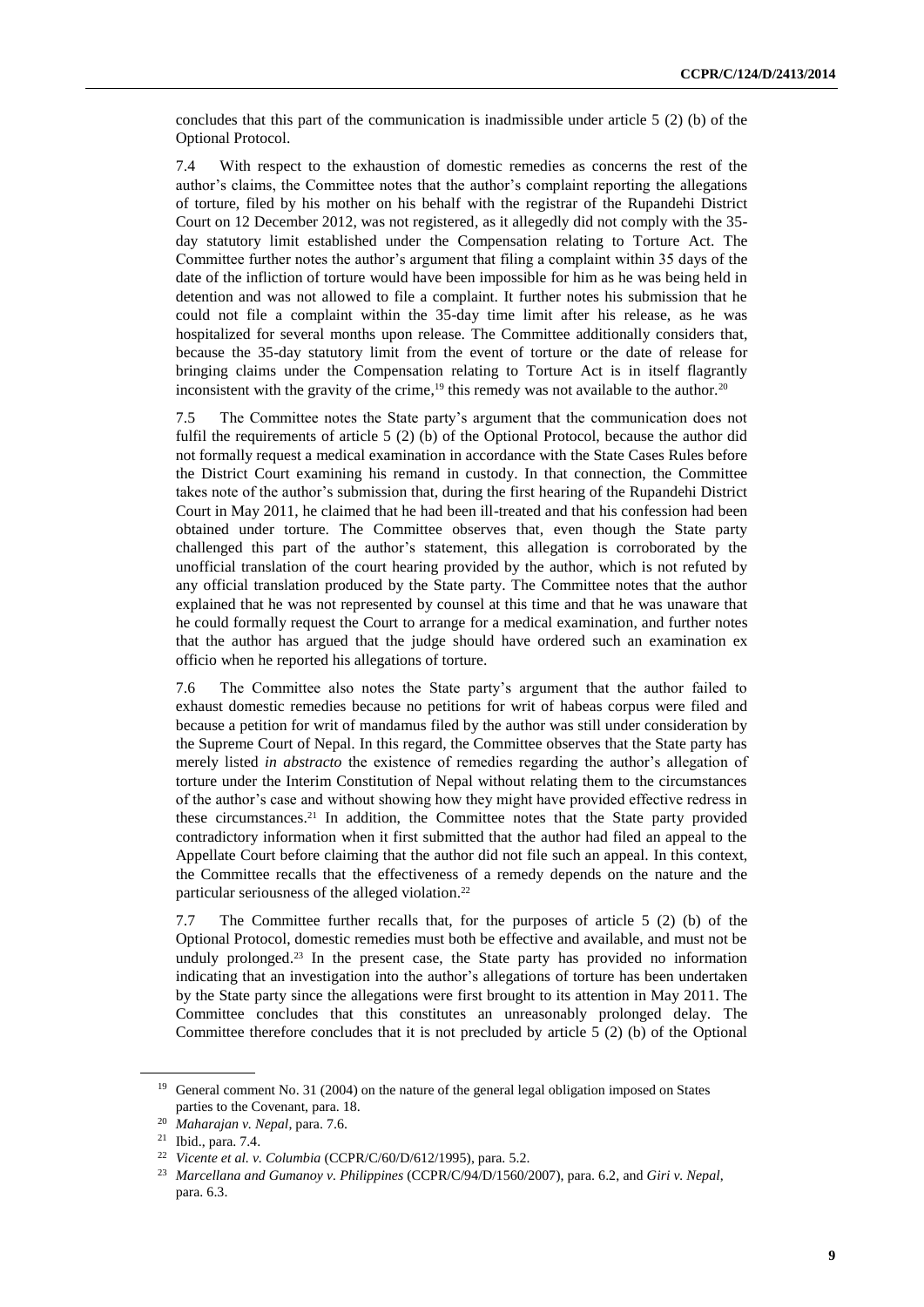Protocol from examining the author's claims under articles 7 and 10 (l), read alone and in conjunction with article 2 (3), and under articles 9 (1)–(3) and 14 (3) (b) and (g) of the Covenant.

7.8 In the absence of any other challenges to the admissibility of the communication, the Committee declares the communication admissible insofar as it concerns the author's claims under articles 7 and 10 (1), read alone and in conjunction with articles 2 (3), 9 (1)– (3) and 14 (3) (b) and (g).

# *Consideration of the merits*

8.1 The Committee has considered the communication in the light of all the information made available to it by the parties, in accordance with article 5 (1) of the Optional Protocol.

8.2 The Committee notes the author's allegations that, while he was detained, he was tortured and subjected to ill-treatment by the police in order to obtain his confession of guilt in a crime investigation. In that connection, the Committee notes the various findings of international human rights bodies and reports of non-governmental organizations highlighting the widespread practice of torture in the Terai, as submitted by the author.<sup>24</sup> The Committee also notes the author's claims that he reported having been tortured to the Rupandehi District Court on two occasions, first in person on 8 May 2011. Subsequently, his mother filed a complaint to the court registrar, acting on the author's behalf, on 12 December 2012. The Committee takes into consideration the fact that the State party did not challenge the fact that the author's mother reported the allegations of torture to the District Court on 12 December 2012.

8.3 The Committee recalls that article 7 of the Covenant allows of no limitation, even in situations of public emergency,<sup>25</sup> and that, once a complaint about ill-treatment contrary to article 7 has been filed, a State party must investigate it promptly and impartially. The Committee reiterates its position that the burden of proof cannot rest solely with the author of the communication, especially considering that the author and the State party do not always have equal access to evidence and that frequently the State party alone has access to the relevant information.<sup>26</sup> In cases where the allegations are corroborated by credible evidence submitted by the author and where further clarification depends on information that is solely in the hands of the State party, the Committee may consider an author's allegations to be substantiated in the absence of satisfactory evidence or explanations to the contrary presented by the State party. The Committee further recalls that, in the absence of any convincing explanations from the State party, due weight must be given to the author's allegations. 27

8.4 According to the material on file, the Committee observes that, several years after the author made allegations of torture for the first time, no investigation has yet been carried out by the authorities of the State party. The Committee considers that, in the circumstances of the present case, the State party has failed to demonstrate that its authorities addressed the torture allegations brought by the author expeditiously and adequately.<sup>28</sup> The author has demonstrated that he endeavoured to report his allegations to the authorities of the State party on several occasions by filing complaints to the National Human Rights Commission, the District Court and the Supreme Court. The Committee considers in particular that, in the absence of any convincing explanations from the State party as concerns the author's claims, which are supported by the transcript of the court hearing of 8 May 2011, due weight should be given to the author's allegations. In the circumstances of the present case, the Committee therefore concludes that the facts before it

<sup>24</sup> See the following similar cases before the Committee: *Giri v. Nepal*, *Maharajan v. Nepal* and *Katwal v. Nepal* (CCPR/C/113/D/2000/2010).

<sup>&</sup>lt;sup>25</sup> General comment No. 20 (1992) on the prohibition of torture or other cruel, inhuman or degrading treatment or punishment, para. 3.

<sup>26</sup> *Khoroshenko v. Russian Federation* para. 9.5.

<sup>27</sup> *Giri v. Nepal*, para. 7.4, and *El Awani v. Libyan Arab Jamahiriya* (CCPR/C/90/D/1295/2004), para. 6.5.

<sup>28</sup> *Khoroshenko v. Russian Federation*, para. 9.5.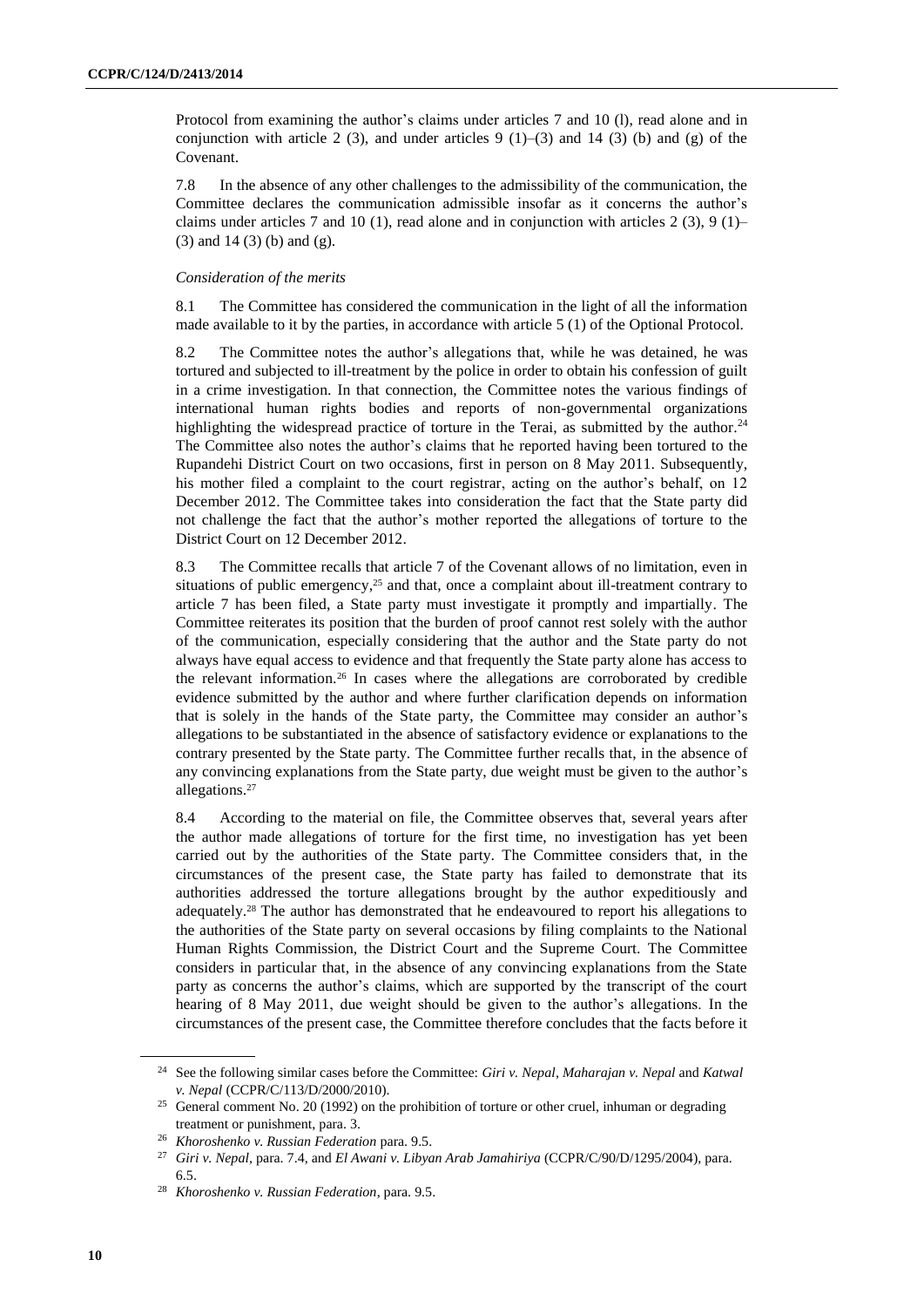disclose a violation of the author's rights under article 7, read alone and in conjunction with article 2 (3) of the Covenant.

8.5 The Committee notes, with regard to the alleged violation of article 9, the author's claims that he was arrested on 7 April 2011 without a warrant and without being informed of the reasons for his arrest or his rights, that he was detained incommunicado until 13 April, his relatives being unaware of his whereabouts, and that he had no access to a lawyer or to medical assistance. According to the information on file, the Committee further notes that the author was brought before a judge for the first time on 8 May 2011, one month after his arrest, and that he claims in this connection that his right to be brought promptly before a judge has been violated by the State party. In the absence of any pertinent explanations from the State party on the author's arrest and detention<sup>29</sup> from 7 April 2011 to 11 May 2011, the Committee finds a violation of the author's rights under article 9 (1)–(3) of the Covenant.

8.6 Regarding the author's claims under article 10 (1), the Committee notes his submission that his conditions of detention amounted to cruel, inhuman and degrading treatment. In particular, the author alleges that, during his incommunicado detention, he was kept blindfolded for a prolonged period of time and was forced to stand continuously for more than 50 hours. He submits that he was not given food for three days and had no access to drinking water for two days. The author claims that, during the rest of his detention in different facilities, he was detained in overcrowded cells in deplorable hygienic conditions infested with bugs and mosquitoes.

8.7 The Committee reiterates that persons deprived of their liberty may not be subjected to any hardship or constraint other than that resulting from the deprivation of liberty, and that they must be treated with humanity and respect for their dignity. <sup>30</sup> It notes that the author demonstrated that he had endeavoured to report his allegations to the authorities of the State party by filing complaints to the National Human Rights Commission, the District Court and the Supreme Court. In the absence of information from the State party concerning the treatment of the author in detention, the Committee gives due weight to the author's allegations that his conditions of detention at the different detention facilities amounted to ill-treatment<sup>31</sup> and concludes that his rights under article 10  $(1)$ , read alone and in conjunction with article 2 (3), of the Covenant, were violated.

8.8 With reference to the provisions of article 14 (3) (b) of the Covenant, the Committee takes note of the author's submission that, during the first five days of his detention, he was subjected to repeated interrogations without any legal assistance. In that connection, the Committee recalls that, under article 14 of the Covenant, in the determination of any criminal charge, everyone shall be entitled to have adequate time and facilities for the preparation of his or her defence and to communicate with counsel of his or her own choosing. In the absence of any submission from the State party about the author's access to legal assistance during the first days of his detention, and taking note of the author's submission that, as a result, he was not legally represented and therefore was not able to file a formal request for medical examination before the District Court, the Committee considers that the author's rights to prepare his defence and communicate with counsel under article 14 (3) (b) of the Covenant have been violated.

8.9 The author further submits that, during his arbitrary detention, he was tortured by several police officers and forced to confess to a crime. That confession, the author claims, was used as a basis for his conviction on 13 June 2012, in violation of his rights under article 14 (3) (g). Considering the Committee's findings as concerns the violations under article 7 of the Covenant, the State party's inability or unwillingness to investigate the allegations of torture made by the author and the undisputed fact that the author's confession was retained as evidence and used as a basis for his conviction, the Committee

<sup>29</sup> *Medjnoune v. Algeria* (CCPR/C/87/D/1297/2004) para. 8.5; *Sharma v. Nepal* (CCPR/C/94/D/1469/2006), para. 7.3, and *Giri v. Nepal*, para. 7.8.

<sup>&</sup>lt;sup>30</sup> General comment No. 21 (1992) on humane treatment of persons deprived of their liberty, para. 3.

<sup>31</sup> *Maharajan v. Nepal*, para. 8.7, and *Gorji-Dinka v. Cameroon* (CCPR/C/83/D/1134/2002), para. 5.2.